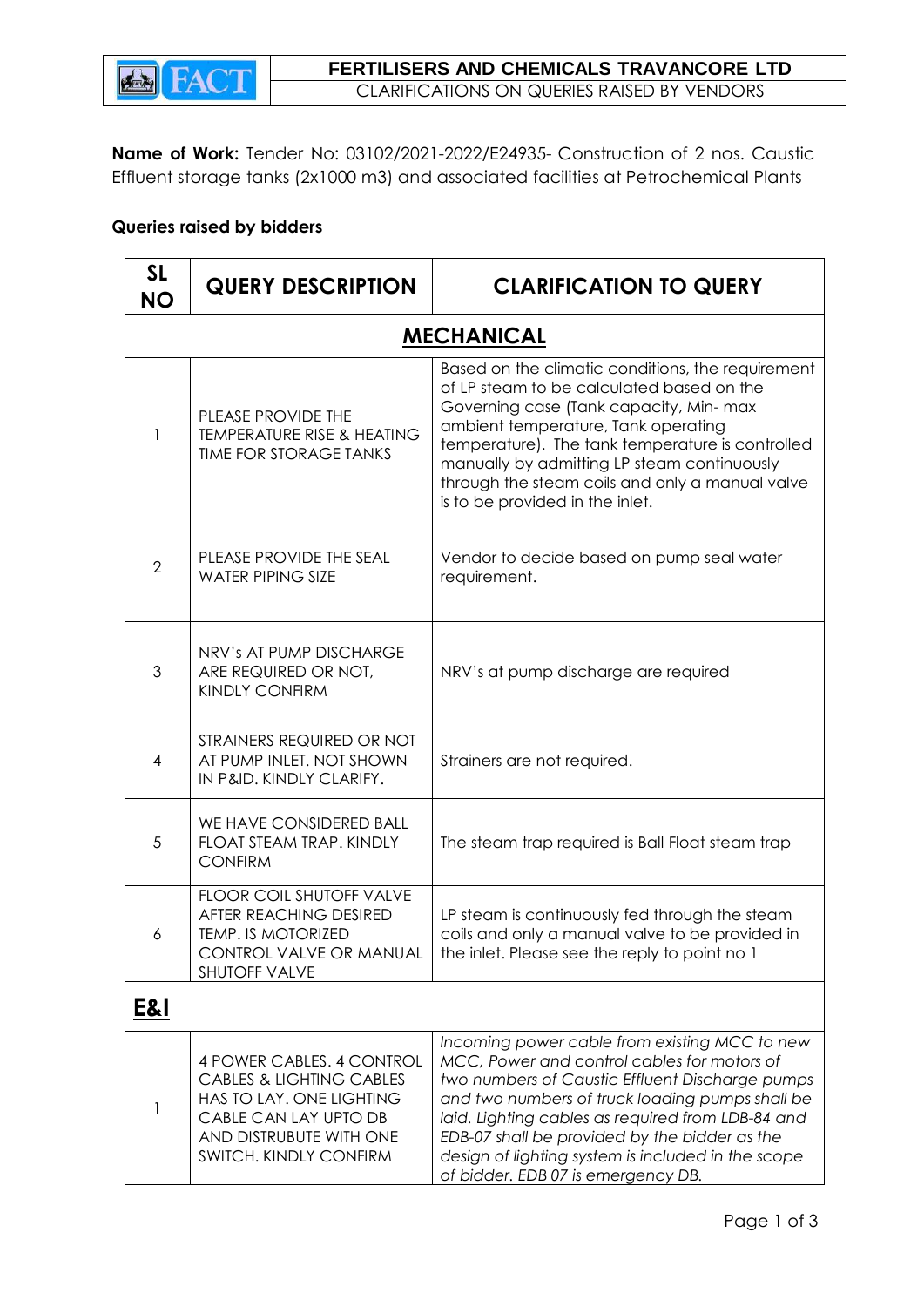

AREA DIMENSIONS

## **FERTILISERS AND CHEMICALS TRAVANCORE LTD**

CLARIFICATIONS ON QUERIES RAISED BY VENDORS

| $\overline{2}$ | PUMPS EARTHING NOT<br>SHOWN IN ANYWHERE.<br>KINDLY CLARIFY                                                                                 | Local Control stations, drive motors, Junction<br>boxes etc shall be earthed in duplicate and shall<br>be connected to existing earth bus located at<br>the overhead cable tray as per point No: 2<br>provided in Cl. No:6.6 of Doc No: 32700-13-DA-<br>92401.                                                                                      |
|----------------|--------------------------------------------------------------------------------------------------------------------------------------------|-----------------------------------------------------------------------------------------------------------------------------------------------------------------------------------------------------------------------------------------------------------------------------------------------------------------------------------------------------|
| 3              | <b>WHETHER TANKS &amp; PUMPS</b><br><b>EARTHING HAS TO INTEGARTE</b><br>TO EXISTING EARTHING.<br><b>KINDLY CONFIRM</b>                     | Inter connection of earth pits with the nearest<br>existing earth pit at two points shall be carried out<br>with 120sq.mm PVC covered AI. cable. as per<br>point No:4 provided in Cl. No:6.6 of Doc No:<br>32700-13-DA-92401.                                                                                                                       |
| 4              | WHETHER THE PUMP STATUS<br>FEEDBACK CAN BE TAKEN<br>FROM NEW MCC. KINDLY<br><b>CONFIRM</b>                                                 | Pump status feedback shall be taken from the<br>new MCC being provided by the bidder.                                                                                                                                                                                                                                                               |
| 5              | <b>FLAME PROOF PANEL</b><br>REQUIRED OR NOT. KINDLY<br><b>CLARIFY</b>                                                                      | MCC shall be located in the existing substation<br>building and hence flame proof panel is not<br>required.                                                                                                                                                                                                                                         |
| 6              | KINDLY PROVIDE ALL<br><b>INSTRUMENTS MARSHILING</b><br><b>BOX INSTALLATION LOCATION</b><br>AND DISTANCE FROM ONE<br><b>BOX TO ANOTHER.</b> | Contractor's scope is to connect all new<br>instruments to existing junction boxes in field and<br>not to Marshalling boxes. Spare in existing<br>junction boxes to be located and Same shall be<br>finalized after work order placement. From site<br>visit, the contractor has to consider a<br>conservative quantity for the same at this stage. |
| $\overline{7}$ | PROVIDE THE DETAILS OF<br><b>EXISTING MCC PANEL SUCH</b><br>AS INCOMER RATING,<br><b>EXISTING SPARE FEEDER</b><br>RATING ETC.              | Rating of incomer of feeder of existing MCC-<br>4100C is 630A SFU. Vacant cubicle P5C available<br>in the existing MCC shall be modified by the<br>bidder for providing power supply to new MCC.                                                                                                                                                    |
| <u>CIVIL</u>   |                                                                                                                                            |                                                                                                                                                                                                                                                                                                                                                     |
|                | PROVIDE THE DYKE WALL                                                                                                                      | LSTK contractor to confirm based on basic                                                                                                                                                                                                                                                                                                           |

engineering.